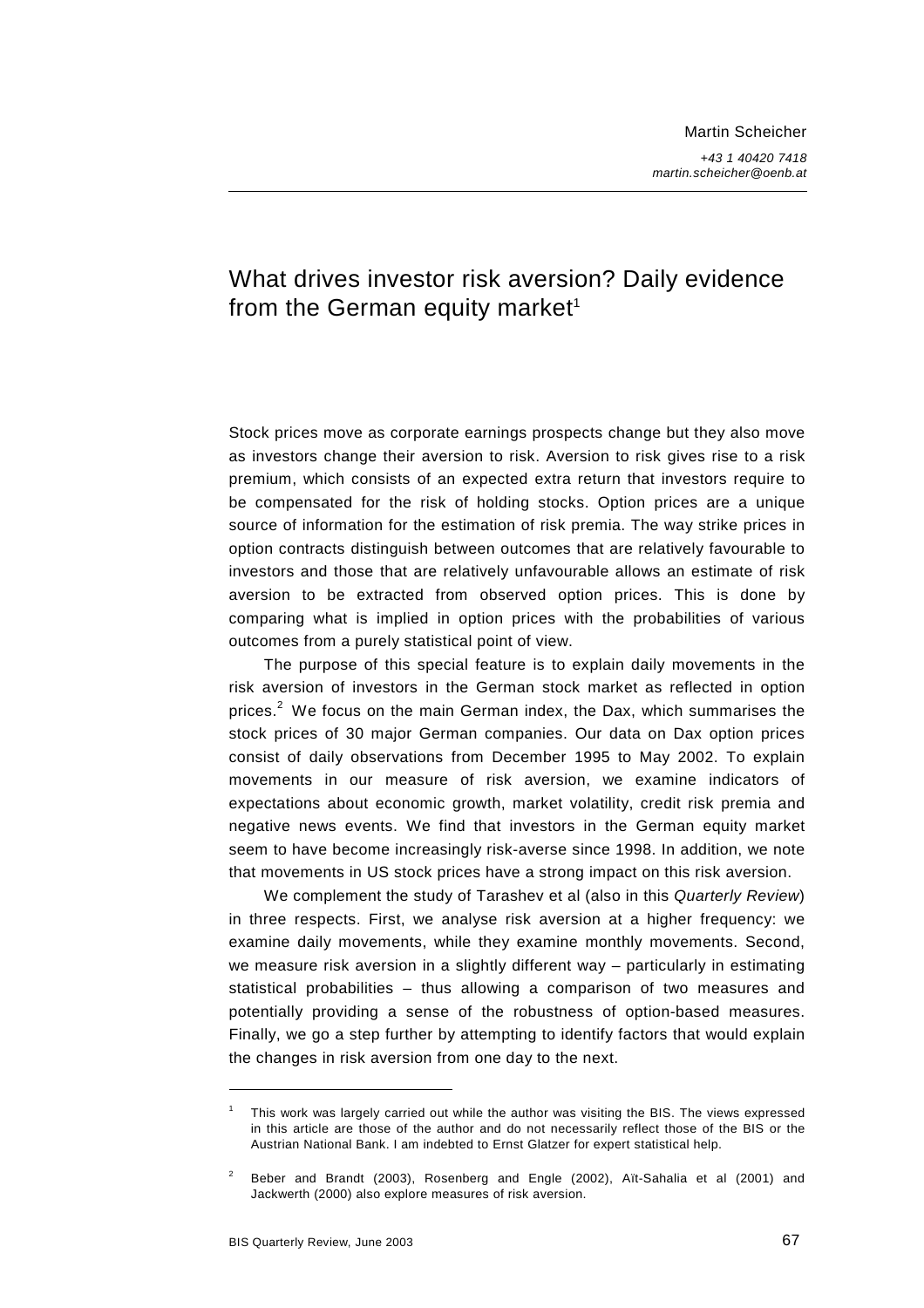### Estimating two distributions

### *Measuring risk aversion*

We measure risk aversion by comparing two estimates of the probability density function (PDF) for future stock prices. One estimate is extracted from option prices, while the other is estimated from realised movements in stock prices. Risk aversion can be viewed as accounting for the difference between those two estimates. The components of our methodology are illustrated in Graph 1. The green line represents the probability density extracted from option prices and the red line the density estimated from actual stock price movements. The estimation details are outlined in the box on the next page.

When traders price options, they are in effect applying preferenceweighted probabilities of different possible asset price outcomes for the period until the derivative expires. In other words, the observed option price incorporates the traders' perceptions of the future movement of the asset price together with their degree of risk aversion, which may change over time. $^3\,$  From the time series of actual returns we estimate the statistical PDF, represented by the red line in Graph 1. This is a purely statistical model and therefore contains no information on risk aversion. In our comparison of the two PDFs, we concentrate on the probability of declines in stock prices. From both PDF estimates, we compute the probability of a Dax decline of 10% or more relative to the forward value of the index over 49 days. These probabilities correspond to the two shaded areas in the left tails.

If traders pay more attention to events with negative consequences for their wealth, the preference-weighted probability of future declines differs from the statistical probability by a distance reflecting the risk aversion. If traders are



Jackwerth (1999) offers a survey on the estimation of the PDF from option prices.

Risk aversion drives a wedge between statistical probabilities ...

... and probabilities that reflect investors' preferences

3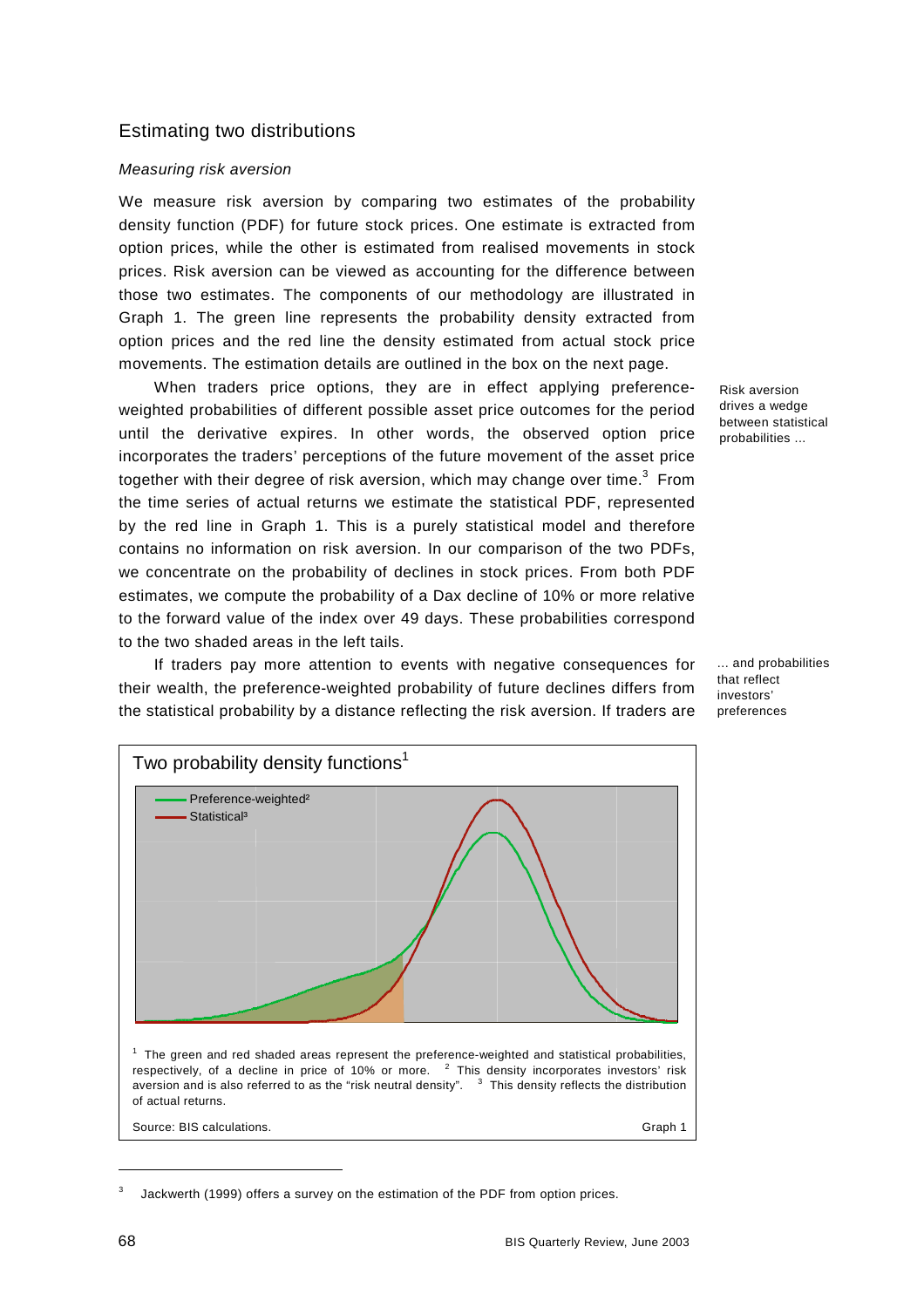## Estimation methods

### *Specification of the preference-weighted PDF*

The estimation of the preference-weighted PDF is based on the daily prices of put and call options and futures on the Dax index from December 1995 to May 2002. $^{\circ}$  Options are traded on the Eurex exchange by means of an electronic system. The original maturities of the options in our sample are one and two months.

In order to eliminate time to maturity effects from our estimates, we need to estimate a preference-weighted PDF with a constant horizon. If the effect of the downward trend in the maturity of the options were neglected, the parameters might change solely due to the fact that the expiry date was approaching. In particular, volatility decreases with each time increment, as uncertainty about the asset price on the day of maturity declines. To construct preference-weighted PDFs that are free of these spurious effects, we use an interpolation procedure on the implied volatility.<sup>2</sup> We interpolate between the contracts with one-month and two-month horizons to obtain a constant horizon of 49 calendar days.  $^{\circ}$  Our proxy for the risk-free rate is the set of interbank interest rates.

Our parameterisation of the option-implied PDF is the mixture of log-normals model. $\degree$  This flexible specification can generate a variety of shapes for the preference-weighted PDF. The mixture of two log-normal distributions is based on two regimes. In each regime, the stock price is log-normally distributed with a different mean and dispersion. The estimation of the parameters relies on non-linear least squares.

#### *Specification of the statistical PDF*

\_\_\_\_\_\_\_\_\_\_\_\_\_\_\_\_\_\_\_\_\_\_\_\_\_\_\_\_\_\_\_\_\_\_

We specify the statistical PDF of the returns as an asymmetric GARCH model with a constant mean and a conditional normal distribution. This specification is frequently applied in the literature. The GARCH model is motivated by the stylised fact that the volatility of stock returns moves over time in a predictable manner. In our model, today's conditional volatility depends on yesterday's volatility, on a term representing the asymmetric relation between volatility and stock returns and on the squared return observed yesterday.

Our database for the statistical PDF consists of the daily closing values of the Dax index for the period between December 1993 and May 2002. The literature offers two methods for constructing the sample, namely an expanding or a rolling window of stock returns. While Tarashev et al (also in this *Quarterly Review*) use the former, we perform rolling GARCH estimations with a moving window of 500 observations. After each estimation, we compute volatility forecasts for the next 49 days. Then we move the sample forward by one observation and restart the estimation and forecasting algorithm. Given that we consider a rather long horizon, namely almost two months, we assume that the 49-day distribution can be approximated by a conditional normal PDF. Therefore, the estimation of the statistical PDF only requires the volatility forecast as an input. Once the 49 day conditional distribution is obtained, we compute the probability of a decline of 10% or more over seven weeks relative to the forward value of the index from the tail of the statistical PDF.

risk neutral, they do not charge a risk premium and the statistical and preference-weighted probabilities are equal. In reality, we observe that market participants assign higher weights to economic outcomes where wealth is low, such as in periods of economic downturn. This type of investor behaviour is called risk aversion and leads to significant premia for bearing risk. In consequence, we would expect traders to behave as if the probability of a future stock market decline were higher than the historical data would deem

 $\degree$  Dax options are specified as European options, therefore there is no need to take account of the early exercise of contracts.  $\degree$  Details of our estimation and filtering procedure are given in Glatzer and Scheicher (2003).  $\degree$  For the purpose of comparison, we have also estimated PDFs with a horizon of 42 and 56 days. The results remain unchanged. <sup>®</sup> This specification of the option-implied PDF was introduced by Melick and Thomas (1997). Engle (2001) gives a concise introduction to GARCH models.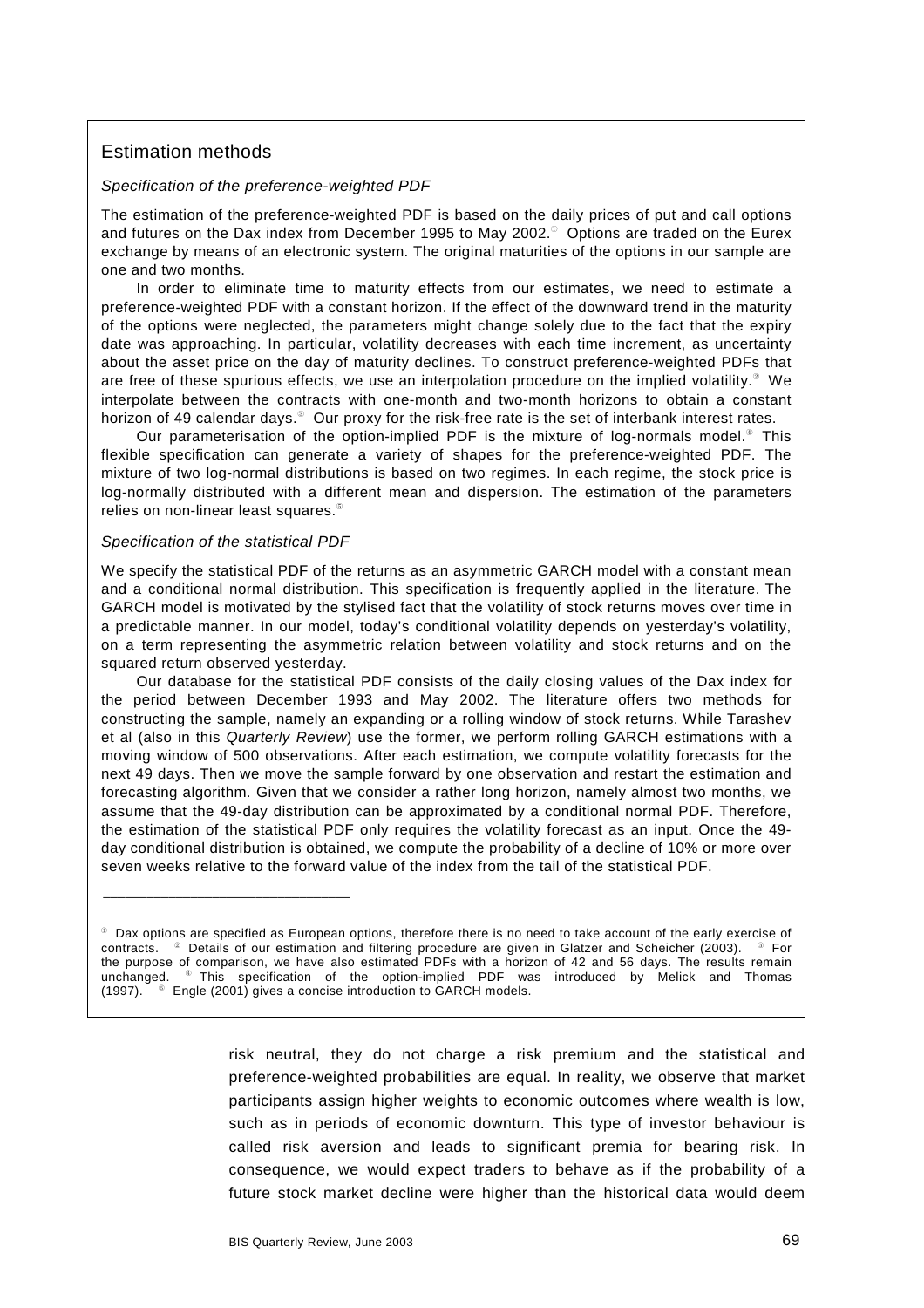necessary. This additional probability, illustrated by the difference between the shaded areas in the left tails of the two hypothetical PDFs in Graph 1, is exactly the difference between the preference-weighted PDF and the statistical PDF, which we attempt to capture empirically.

In the academic literature, the concept of the preference-weighted PDF is equivalent to that of the risk neutral PDF. Under risk neutrality, the preferenceweighted probabilities incorporate risk aversion in such a way that the preference-weighted probabilities assigned to undesirable outcomes exceed the corresponding statistical probabilities. The preference-weighted probabilities are constructed such that if one uses them to take expected values, one will obtain the observed market price of the asset in question.

#### *Estimation results*

For our last estimation date, in May of last year, a comparison of the two PDF estimates shows evidence of risk aversion. The likelihood of a Dax decline of at least 10% relative to the mean amounted to 10.7% in the preference-weighted PDF and 7.7% in the statistical PDF. This difference of 3% between the preference-weighted and the statistical probability is mainly caused by the longer tail of the option-implied PDF. Hence, the traders in the options market behaved as if the probability of large future declines of the Dax index were higher than historical experience would suggest. For instance, a fall from 4,800 index points to a level of 3,500 has a statistical probability close to zero, but the preference-weighted assessment of this possibility is still significant.

The time series of our measure of risk aversion in Graph 2 shows an upward trend since summer 1998. Inspection of Graph 2 also reveals that the downward movement on the German stock market since the first half of 2000 coincided with an increase in our estimated risk aversion. Note that there is a difference between our measure and that of Tarashev et al, especially for late 1997, when their measure shows a sharp rise in risk aversion. The difference indicates that the estimation of risk aversion measures is sensitive to the choice of the empirical procedure. In particular, the way the sample for the estimation of the statistical PDF is constructed affects the resulting risk aversion. $^4\,$ 

The variability of the measure indicates substantial changes in the day-today behaviour of risk aversion. Overall, the measure starts above its mean in January 1996, moves to a minimum in June 1998 and then increases up to the end of our sample. Our measure of risk aversion is clearly related to the movement of the stock price in general. Linking the sharp upward moves in Graph 2 to the specific dates, we find a close correspondence between market developments and our measure of risk aversion. The first major spike is on 30 September 1998, when the financial crisis in Russia and the collapse of LTCM caused widespread turbulence in the global capital markets. The last visible jump occurred in the aftermath of the events of 11 September 2001.

Risk aversion explains a 3% difference in probabilities

Risk aversion has risen since summer 1998

<sup>4</sup> In the present paper, we use a rolling sample of 500 observations, whereas Tarashev et al use an expanding sample, starting in January 1988 and increasing with each day by one observation.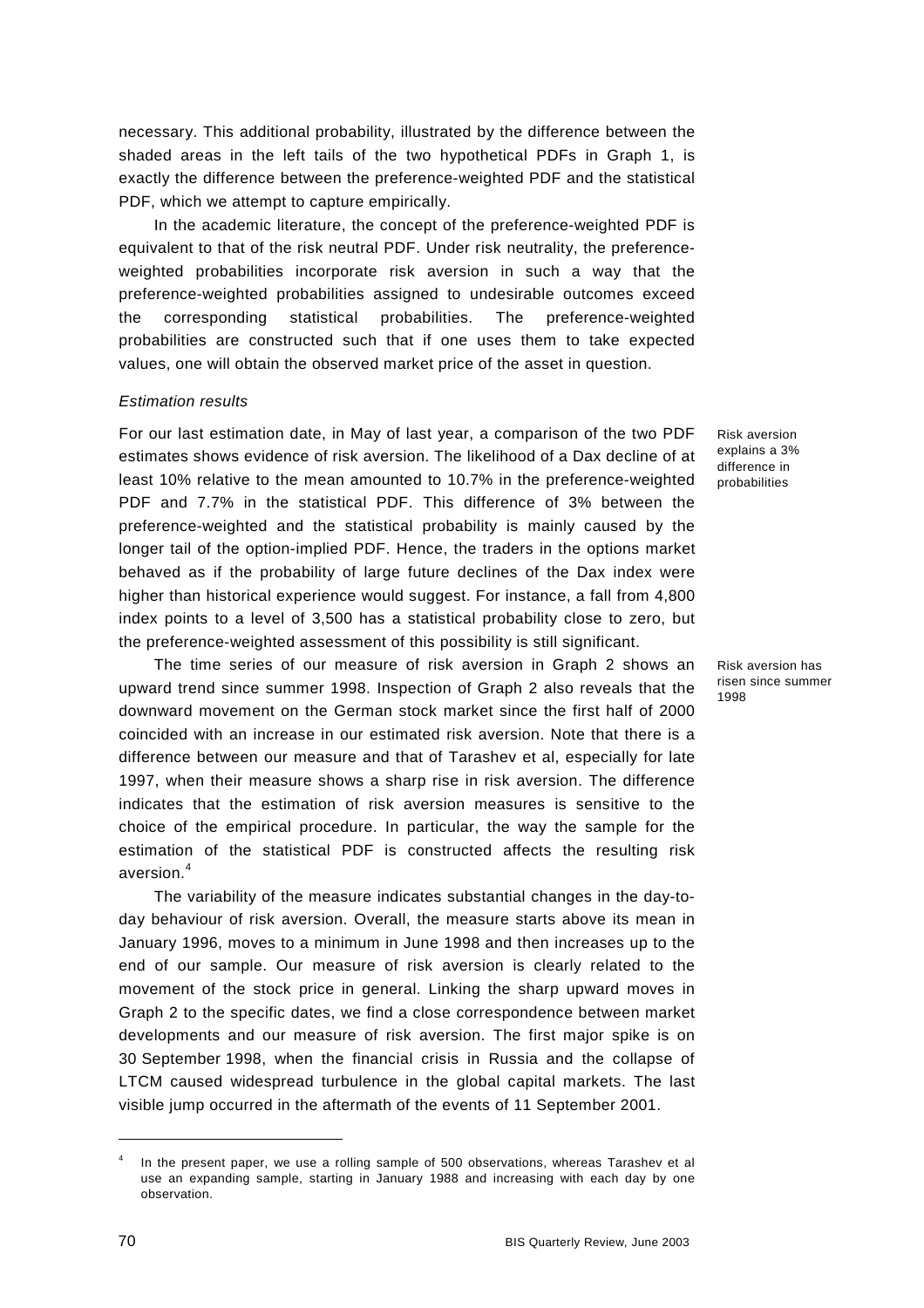

A caveat in our analysis is that the difference between the preferenceweighted PDF and the statistical PDF is affected not only by risk aversion, but also by structural differences between the stock and options markets. Our analysis of the determinants of risk aversion in the next section therefore relies on the changes in risk aversion. Hence, a constant bias between the two PDFs that is not related to risk aversion does not affect our results.

### Determinants of changes in risk aversion

#### *Which factors drive the movement of risk aversion?*

Risk aversion may be affected by the business climate … Determinants of investors' risk aversion identified in the asset pricing literature are economic growth prospects, measures of equity and credit market risk, fluctuations in the exchange rate and negative news events in other equity markets.<sup>5</sup> A poorer outlook for the economy may raise risk aversion, because investors react to the increased likelihood of lower-wealth situations by reducing their willingness to bear risk. The slope of the term structure reflects the pessimism of market participants about the economic climate, because of the linkage of the term structure to investors' portfolio decisions. If investors expect the business climate to improve, they will shift some of their assets from short-maturity instruments into long-term bonds. This change in the portfolio composition will increase the short rate relative to the long rate, leading to a flatter slope of the term structure. Rising risk in the equity and credit markets makes it likely that future wealth will be lower and hence may lead to higher risk aversion. Our measures of equity market and credit risk are US implied equity volatility and the credit spread in the US capital markets.<sup>6</sup>

<sup>5</sup> See, for example, De Santis and Gerard (1997).

<sup>6</sup> The slope of the term structure is defined as the yield on 10-year benchmark German government bonds minus the three-month money market rate. To measure credit and equity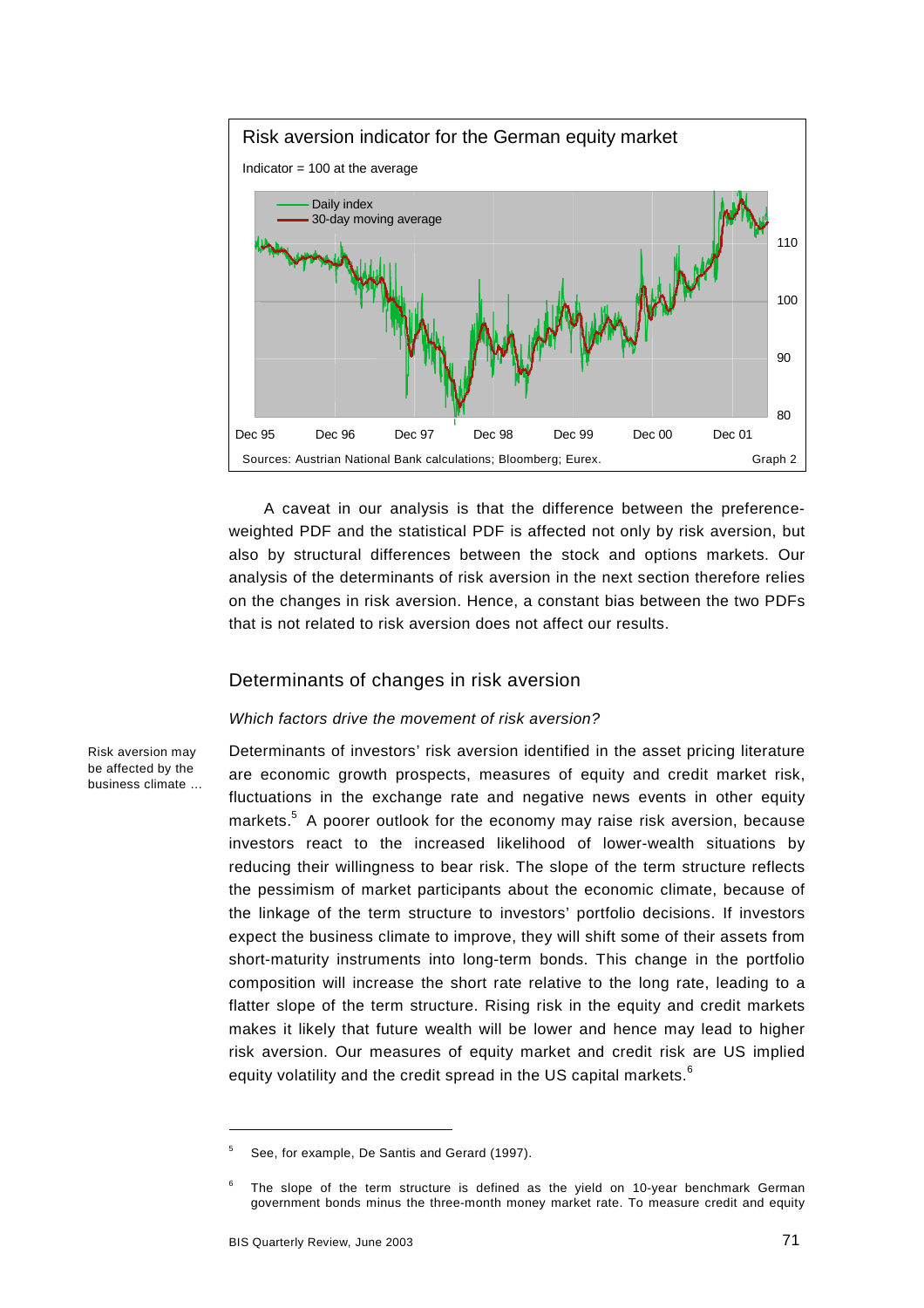Declines in major equity markets may also explain the movements in risk aversion. In particular, the US stock market is a key source of negative news for German equity investors as Tarashev et al find that risk aversion indicators in the US, German and UK equity markets co-move significantly over time. We measure negative news from the US stock market by means of an interaction dummy set to unity for negative S&P 500 returns.

Changes in the exchange rate can reduce the profit flows of companies trading internationally. Many companies in the Dax index generate a substantial portion of their cash flows abroad, which is why the movement of exchange rates also influences their earnings. Depreciation of the US dollar relative to the euro, or the Deutsche mark,<sup>7</sup> leads to a fall in the relative competitiveness of German exports and hence may affect the risk aversion of traders by increasing uncertainty about future profits. Again, we represent negative news as an interaction dummy variable, which is set to unity for negative changes in the exchange rate.

We evaluate the effects of these five factors by means of a standard regression approach.<sup>8</sup> As mentioned, we analyse the first differences of the risk aversion. Thus, in our regression model we evaluate how a change in, for example, the slope of the term structure changes the risk aversion indicator. The estimation in first differences helps us mitigate any bias caused by systematic differences between the statistical and the preference-weighted PDF that are not related to risk aversion.

#### *Empirical results*

In the simultaneous estimation with five explanatory variables, we find that three factors are significant. $^{9}$  The regression results in Table 1 demonstrate that risk aversion is strongly linked to changes in US volatility and to negative news with regard to the exchange rate. We observe a weaker linkage of risk aversion with the slope of the term structure and no relation to the downturn in the S&P 500 Index or the credit risk indicator. By means of the five variables, we achieve an explanatory value of 9% for the daily variability of risk aversion.

The signs of the three significant factors are in accordance with the argument outlined above. The significant positive sign of US volatility indicates how the transmission of US stock market developments into risk aversion takes place. Risk aversion in the German equity market rises due to higher US volatility and not because of negative returns on the S&P 500. The negative linkage with the exchange rate confirms our interpretation in the framework

... or by movements in exchange rates

German risk aversion is indeed affected by exchange rates ...

market risk, we use the VIX series of implied volatility for the S&P 100 Index and the spread between the yields on BBB- and AAA-rated US industrials.

<sup>7</sup> We use the daily US dollar rate relative to the euro, because the trade-weighted (effective) exchange rate is only available at a monthly frequency.

<sup>8</sup> We use the ordinary least squares approach with White standard errors.

<sup>9</sup> To investigate robustness, we have repeated the regressions with the PDF difference for the probability of a fall of 20% or more in 49 days. The results remain unchanged.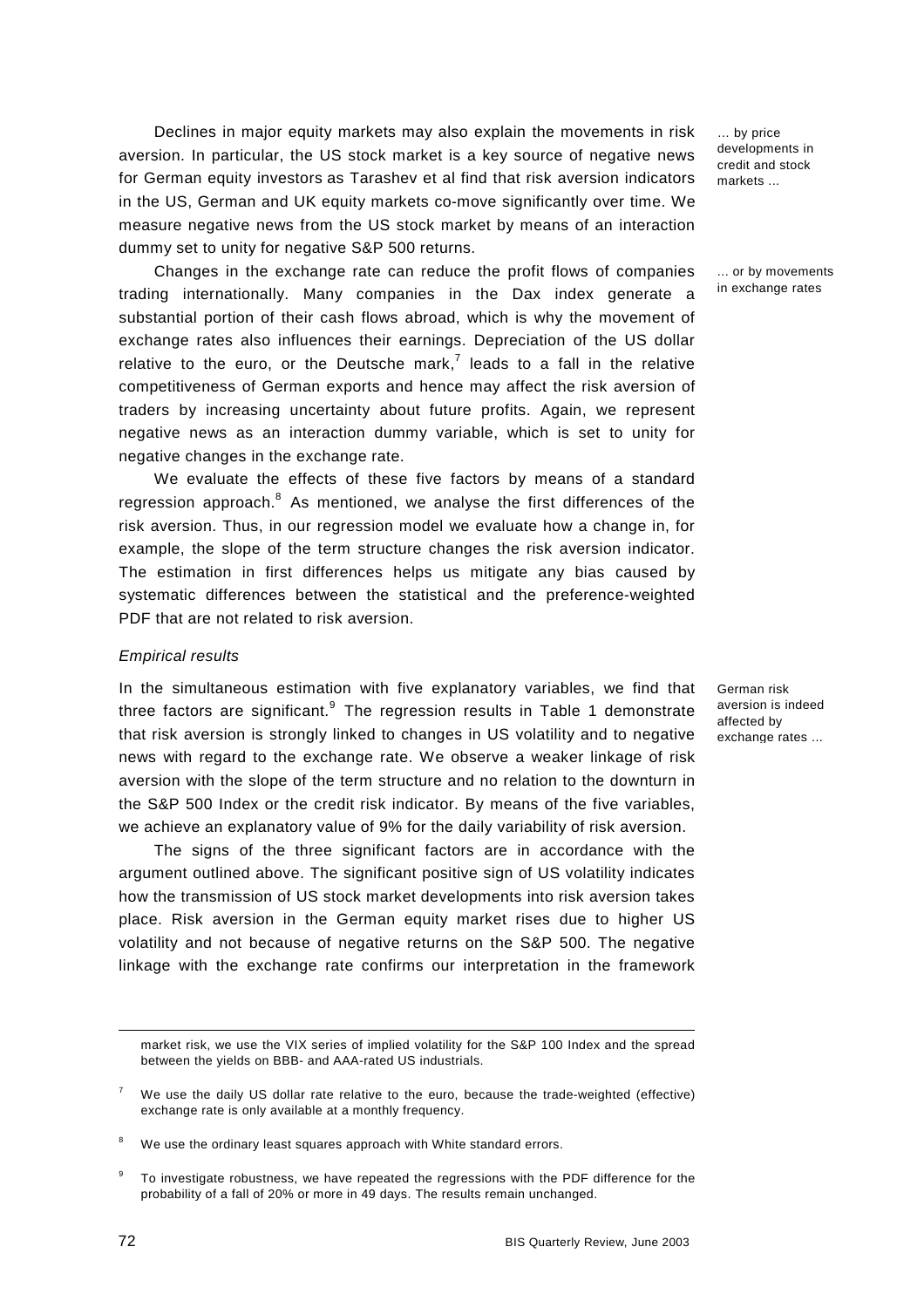### Estimates of factor effects on changes in risk aversion

Sample period: December 1995–May 2002

| Variable                                                                                                | Coefficient | t-statistic |
|---------------------------------------------------------------------------------------------------------|-------------|-------------|
| German yield curve                                                                                      | $-0.0204$   | $-1.9897$   |
| Negative US stock return                                                                                | $-0.0257$   | $-0.2470$   |
| US volatility                                                                                           | 0.0027      | 6.6364      |
| Depreciation in US dollar                                                                               | $-0.4665$   | $-3.2695$   |
| Credit spread                                                                                           | $-0.0063$   | $-0.6492$   |
| Note: All variables enter the regression in first differences. Coefficients significant at the 5% level |             |             |

ion in first differences. Coefficients sign are highlighted in bold. Adjusted  $R^2 = 0.09$ .

Sources: Austrian National Bank calculations; Datastream. The manufacture of the 1 Table 1

of the relationship between exports and exchange rates. The importance of foreign trade for German companies implies that their earnings forecasts will deteriorate given an appreciation of the euro, or the Deutsche mark before 1999. These concerns about reduced profitability do indeed seem to raise the risk aversion measure. The slope of the German term structure has a negative effect on risk aversion in the German stock market. Our results show that a poorer outlook for the overall business climate raises the risk aversion of holders of German equities. Hence, investors react to poorer growth prospects by increasing the weight on economic outcomes where the payoffs are low.

. and especially by US stock market volatility

A link between US and German risk aversion

Overall, we observe that the primary determinant of risk aversion is the uncertainty of traders in US stock markets, as represented by the implied volatility of US stock prices. Ranking the five explanatory variables according to their explanatory power, we find that US equity volatility significantly exceeds the other four variables.<sup>10</sup>

### Conclusion

In this special feature we have studied a daily measure of risk aversion for investors in the German stock market. We have explored linkages of the measure with developments in the US stock market, the term structure of German interest rates and the exchange rate against the US dollar. Our first finding is that risk aversion seems to have risen since summer 1998. We also record a volatility spillover from the US equity market into risk aversion in the German equity market. In this context, it must be mentioned that our estimate of US volatility is an option-implied measure. Hence, part of the linkage between German risk aversion and US volatility may reflect a linkage between risk aversions in the two countries. Our findings thus parallel the results of Tarashev et al. Despite differences in the estimation results due to the way the samples are constructed, we both document the influence of international information on movements in risk aversion.

<sup>&</sup>lt;sup>10</sup> In the bivariate regression, the VIX change achieves an  $R<sup>2</sup>$  of 8%, whereas values for the other four variables are below 1%.